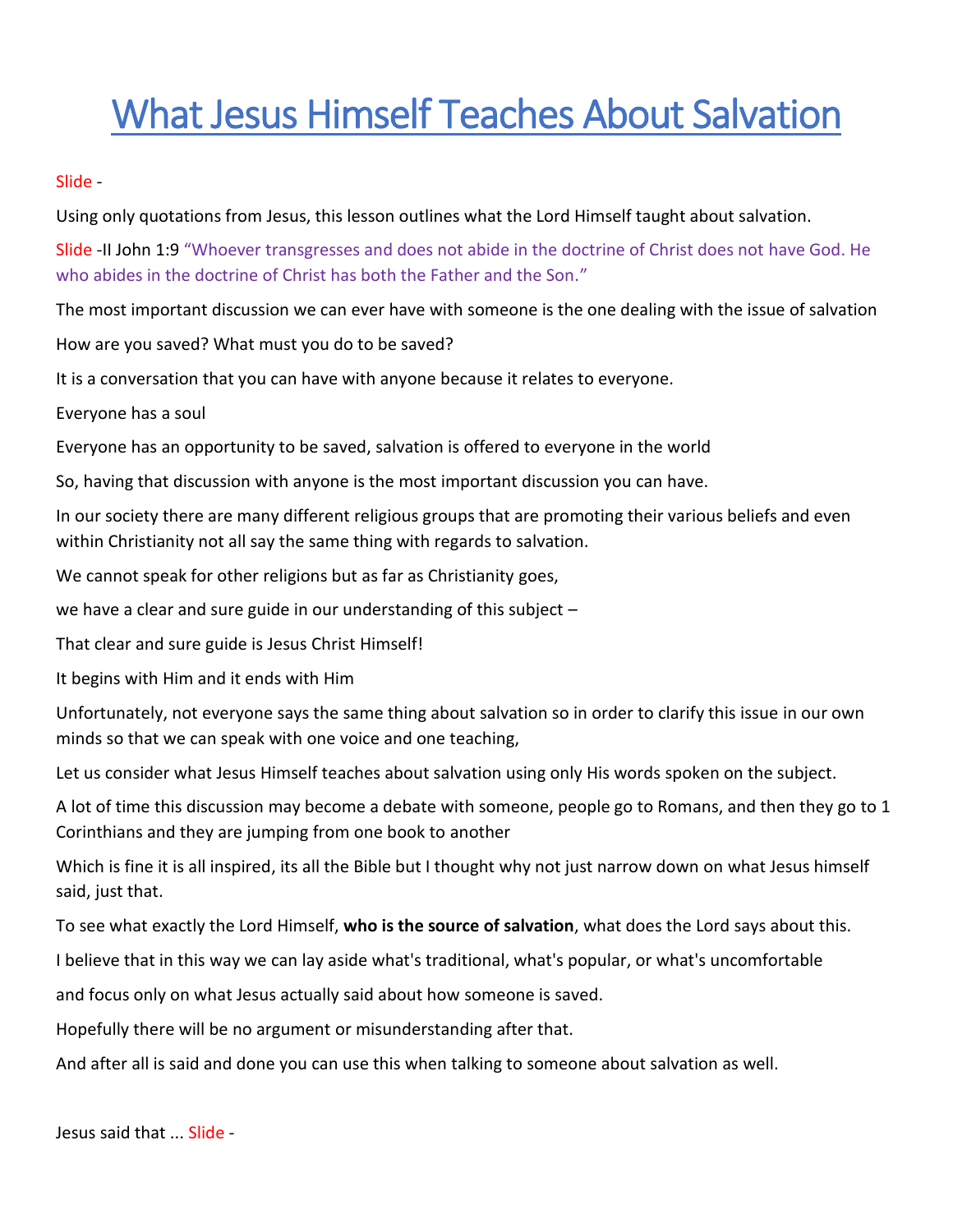## **1. One must come to Him for salvation**

John 10:9 "I am the door. If anyone enters by Me, he will be saved, and will go in and out and find pasture."

That sounds clear and sure.

So, first we see here is Jesus Himself speaking

The first thing that one must do is come to Christ for his salvation, no other person or thing can accomplish it.

In Acts 4:12 - Peter proclaims the exclusivity of the Christian Religion, there is no room for anyone else but Jesus.

Slide - "Nor is there salvation in any other, for there is no other name under heaven given among men by which we must be saved."

This is so because no one else in history has done for man in regard to salvation what Christ has done.

Many have lived good lives, changed nations, started religions, written wise words

but no one has dealt with the sin of the world through an atoning and purifying death,

and no one has ever been resurrected from the dead as verification that what he taught, did, and promised was valid.

No one else has promised his followers a conscious, joyful, certain, eternal life and performed miracles to confirm the promises.

What better proof can you have than Jesus's resurrection

If you can resurrect anyone from the dead that means you can do anything.

Why else would you believe anyone if they couldn't do it to themselves.

That why I ask those people with the so-called gift of healing, why can't you heal yourself?

Slide -Jesus said in Matthew 10:32 "Therefore whoever confesses Me before men, him I will also confess before My Father who is in heaven."

Jesus said that we must confess His name and the point He is making is that in order to be saved we must acknowledge that only He can save us.

...Jesus also said that ... Slide -

# **2. Faith is necessary for salvation**

In the parable about the sower of the seed, Jesus said;

Luke 8: 11-12 "Now the parable is this: The seed is the word of God. Those by the wayside are the ones who hear; then the devil comes and takes away the word out of their hearts, lest they should believe and be saved."

Once we have recognized that salvation is in Christ, it is found only in Him

then we need to believe that what He says is true.

Not just the intellectual assent that His sayings and promises and work are valid and truthful,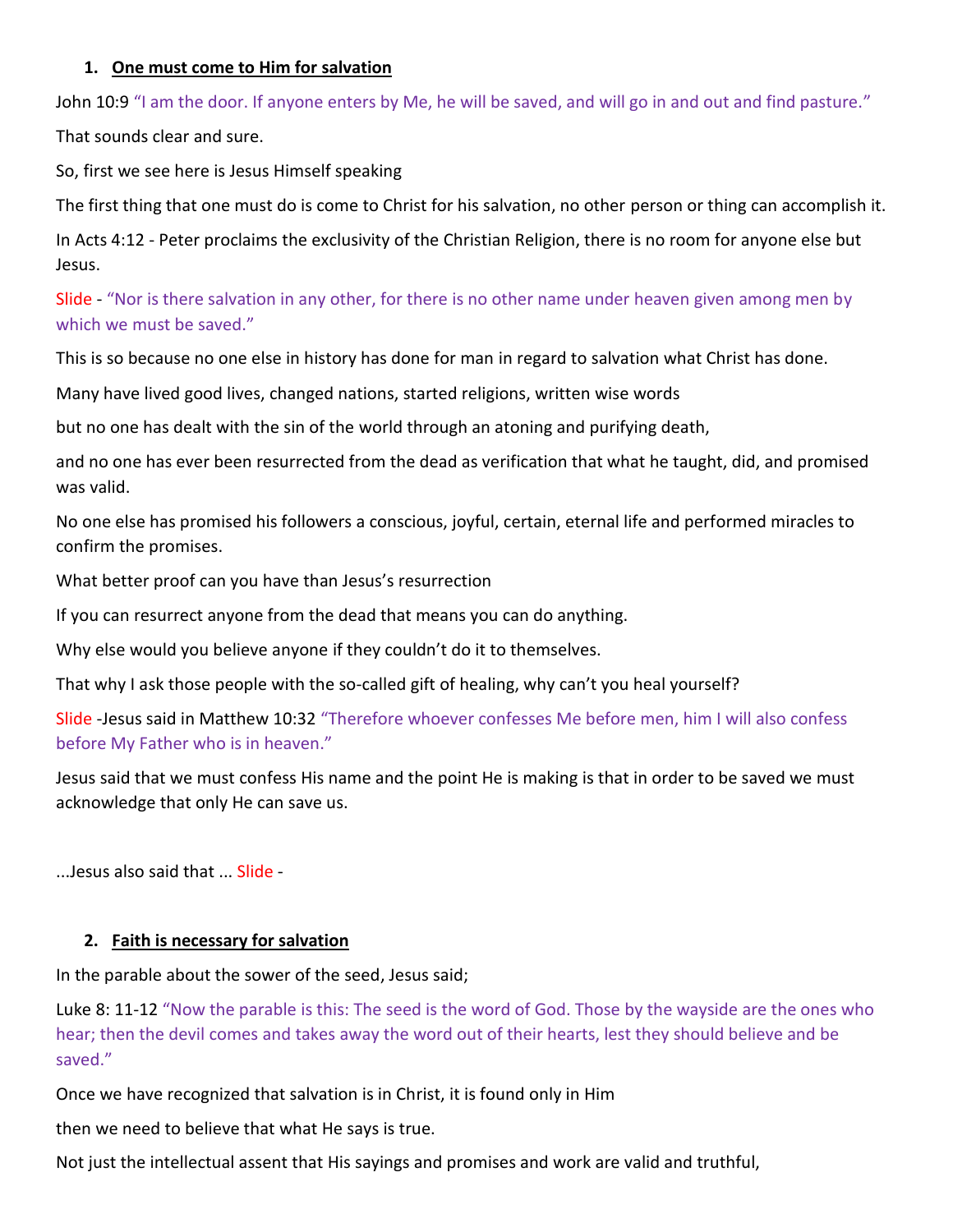but a faith that uses His word as a basis for one's conduct and guarantee for personal salvation from death and condemnation.

Its not that I believe Jesus was a good man, a profit or that He did miracles

I believe is that He accomplished my salvation.

That is the substance of what I believe.

I can't tell you how important that is.

A lot of people in the world who believe Jesus was a good man, a profit, even Muslims believe that

But the substance of faith they have for Jesus will not save them.

Its not just who we believe but what we believe about Him.

Jesus says you need to believe that I am the one who saves you. That's very important

Jesus pays us the ultimate respect as human beings by allowing us to express our free will about salvation,

by making faith one of the conditions (You need free will to believe).

God the Father planned our salvation, God the Holy Spirit prepared the way for our salvation.

God the Son accomplished it on the cross but Divinity leaves room for our faith in order to complete it.

It isn't much, to say "yes" to the Eternal God, but without that "yes" the plan,

the preparation and the redemptive work of Christ is all for naught –

In order to be saved, Jesus says that we first must believe!!

We need to say yes to God, we need to say yes to Jesus.

... Jesus also said that ... Slide -

# **3. Repentance is necessary for salvation**

Luke 9: 5-10 "When Jesus came to the place, He looked up and said to him, "Zaccheus, hurry and come down, for today I must stay at your house." And he hurried and came down and received Him gladly. When they saw it, they all began to grumble, saying, "He has gone to be the guest of a man who is a sinner." Slide - Zaccheus stopped and said to the Lord, "Behold, Lord, half of my possessions I will give to the poor, and if I have defrauded anyone of anything, I will give back four times as much." And Jesus said to him, "Today salvation has come to this house, because he, too, is a son of Abraham. For the Son of Man has come to seek and to save that which was lost."

The story doesn't mention the word repentance but describes the attitude of sincere repentance.

Repentance is not just sorrow for past sins but a change of attitude about sin in general.

In repentance we go from being lovers of self, sin and the things of the world to becoming lovers of God, lovers of righteousness and lovers of heaven and the promises of God.

Jesus sums up the attitude in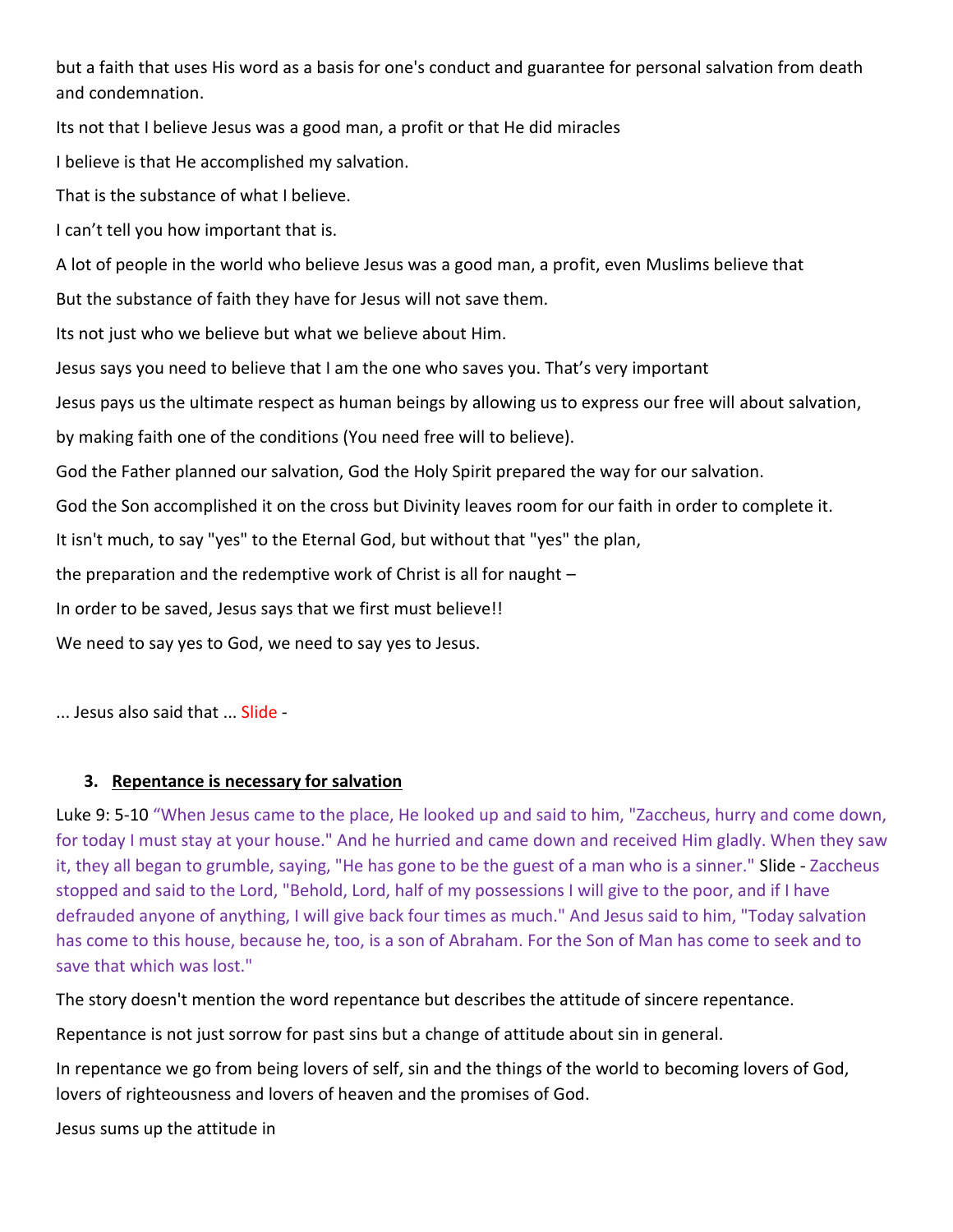Slide -Mark 8:34-35 "When He had called the people to Himself, with His disciples also, He said to them, "Whoever desires to come after Me, let him deny himself, and take up his cross, and follow Me. For whoever desires to save his life will lose it, but whoever loses his life for My sake and the gospel's will save it."

Repentance isn't negotiating or bargaining with God about how much sin you can keep in your life and still be saved –

Repentance it is a total transformation of the direction, attitude and function of our wills.

Although painful, repentance is the joyful experience of seeing our old life slip away as we desire more and more to know and do and be only what Christ wants us to know and do and become.

A person can talk about Jesus and his faith but unless his action in big and little things demonstrates a real change what is claimed as faith is nothing more than false piety.

Slide -In Luke 13:3 Jesus said, "I tell you, no; but unless you repent you will all likewise perish."

... Jesus also said that ... Slide -

#### **4. You must be baptized for salvation**

Mark 16:16 – "He who believes and is baptized will be saved; but he who does not believe will be condemned."

The first step in denying self is to bury self in the waters of baptism.

Baptism is necessary in order to be saved for many reasons:

At baptism our sins are forgiven. –

Slide -Acts 2:38 – "Then Peter said to them, "Repent, and let every one of you be baptized in the name of Jesus Christ for the remission (forgiveness) of sins"

At baptism we receive the Holy Spirit. –

Slide -Acts 2:38 – "and you shall receive the gift of the Holy Spirit."

At baptism we are added to the church. –

Slide -Acts 2:47 – "praising God and having favor with all the people. And the Lord added to the church daily those who were being saved."

At baptism we put on Christ. –

Slide -Galatians 3:26 – "For you are all sons of God through faith in Christ Jesus."

At baptism we are saved. –

Slide -I Peter 3:21 – "There is also an antitype which now saves us—baptism (not the removal of the filth of the flesh, but the answer of a good conscience toward God), through the resurrection of Jesus Christ"

#### Slide -

Simple logic dictates that in order to be saved;

1. One must be forgiven,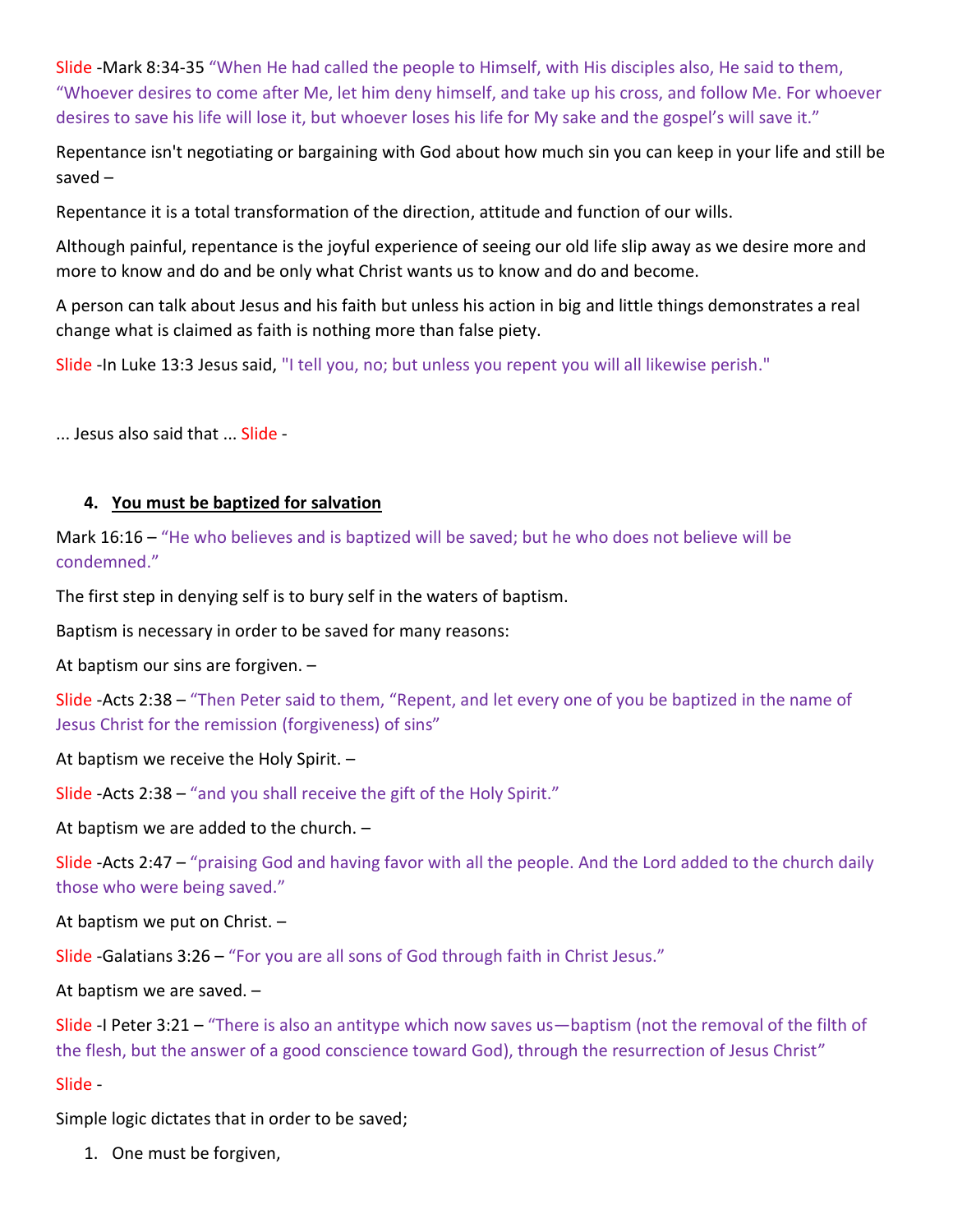- 2. Have the Holy Spirit,
- 3. Be a member of the church,
- 4. Put on Christ this is what being saved means;
- 5. if these things occur at baptism, then baptism is necessary for salvation

because without baptism these things do not occur and without these things we cannot be saved.

But the foremost reason why baptism is necessary for salvation is because Slide -

Jesus commands it and He command it in connection with personal salvation.

Jesus doesn't say it's an outward sign, People say that is an outward sign of something that has taken place in the past, I say Ok where does it say that in the New Testament?

And you know what, no ever shows it to me because it's not there.

People say that it's just a ceremony, you can do it or not.

Really, then why does Jesus command it.

It simple grammar, Mark 16:16 that's an imperative sentence

What is an imperative sentence?

You must do this.

Slide -Jesus doesn't say it's an outward sign, it's just a ceremony or a simple unimportant ritual

He says it's vital for salvation.

Some people say that not for us, that a Church of Christ doctrine, really?

Seems to me they were teaching it back in the first century.

Yes, we are saved by faith, but that faith must be expressed by our will

and Jesus says that this expression of our will / our faith is accomplished by repentance and baptism.

Jesus is the one who draws this line, not the church or Church of Christ theologians.

... Jesus also said that in order to be saved ... Slide -

#### **5. Endurance is necessary**

Matthew 10:22 "You will be hated by all because of My name, but it is the one who has endured to the end who will be saved."

In this passage (and Matthew 24:33; Mark 13:3-23) Jesus is teaching His disciples about two catastrophic events:

The destruction of Jerusalem, which would happen in their lifetime.

His second coming which could happen at any time.

The message for both events was similar however, only those who were faithful to the end would be saved.

In these passages He tried to prepare them by telling them some of the things they would have to endure.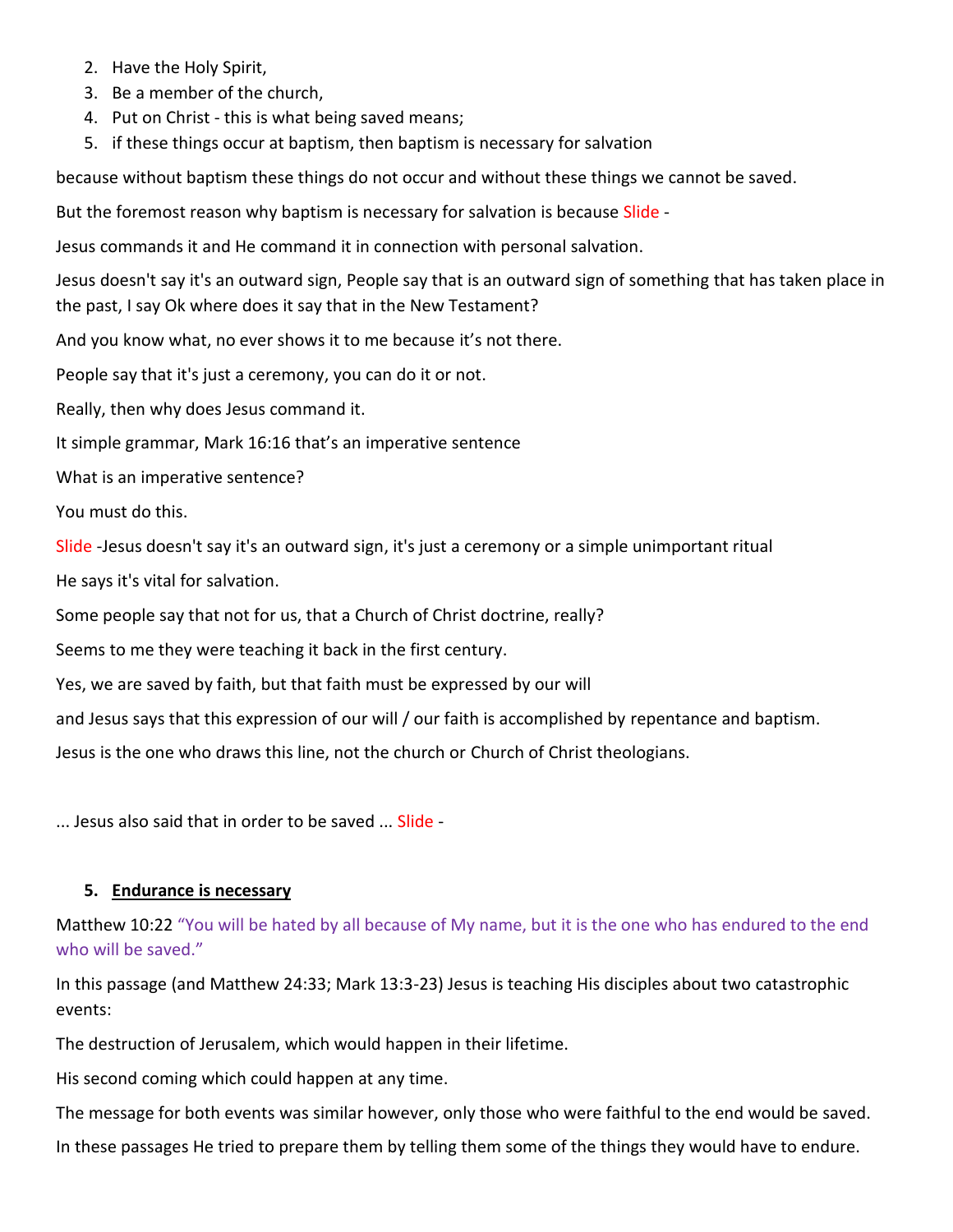His disciples would suffer:

## Family division

Persecution, violence, suffering

You may have to put up with False teachers, hypocrites in the church

Social and environmental unrest

Unfaithfulness and lack of love by many in the church.

You will have to suffer many or all these things, He says.

Then Jesus says, despite all these things you suffer, only the ones who endure to the end will be saved.

It's amazing to me to see people who abandoned the church because somebody forgot to put their name in the bulletin about their birthday

Or someone offended them, a brother or sister said something to them that was unkind or did something that was not nice, that might have been offensive or hurtful and they say I'm done, I'm out of here.

Really, this is your excuse, this is what your going to bring to the Lord on judgement day.

Well you know my birthday is important to me, really?

You haven't read or heard this passage before when Jesus says you might be killed, offended, tortured, they may burn your house down and they can do all these this and Jesus says through all this if you remain faithful to the end you will be saved.

Tell me again your reason for abandoning the church? For having abandon the faith.

But His point to them and to us is that these things are not to be used as valid excuses for falling away (as many do,

thinking God will ignore their unfaithfulness because they think they have a good excuse –

Brother and sister these things have been and always will be obstacles we have to overcome in order to reach the end.

#### Slide -**In the Christian race only those who finish faithfully are saved.**

You don't have to running fast,

you don't have to be a Christian super star,

you don't have to do everything and never make any mistakes

but you do have to finish.

Bloodied, broken, scared, hurt, tired, fed up and offended, that's OK but we need to finish.

I include myself in this group.

#### Slide -**So, Why this sermon?**

I believe most of us have heard the things that I have said here today probably many times.

but I wanted to make sure of four things: